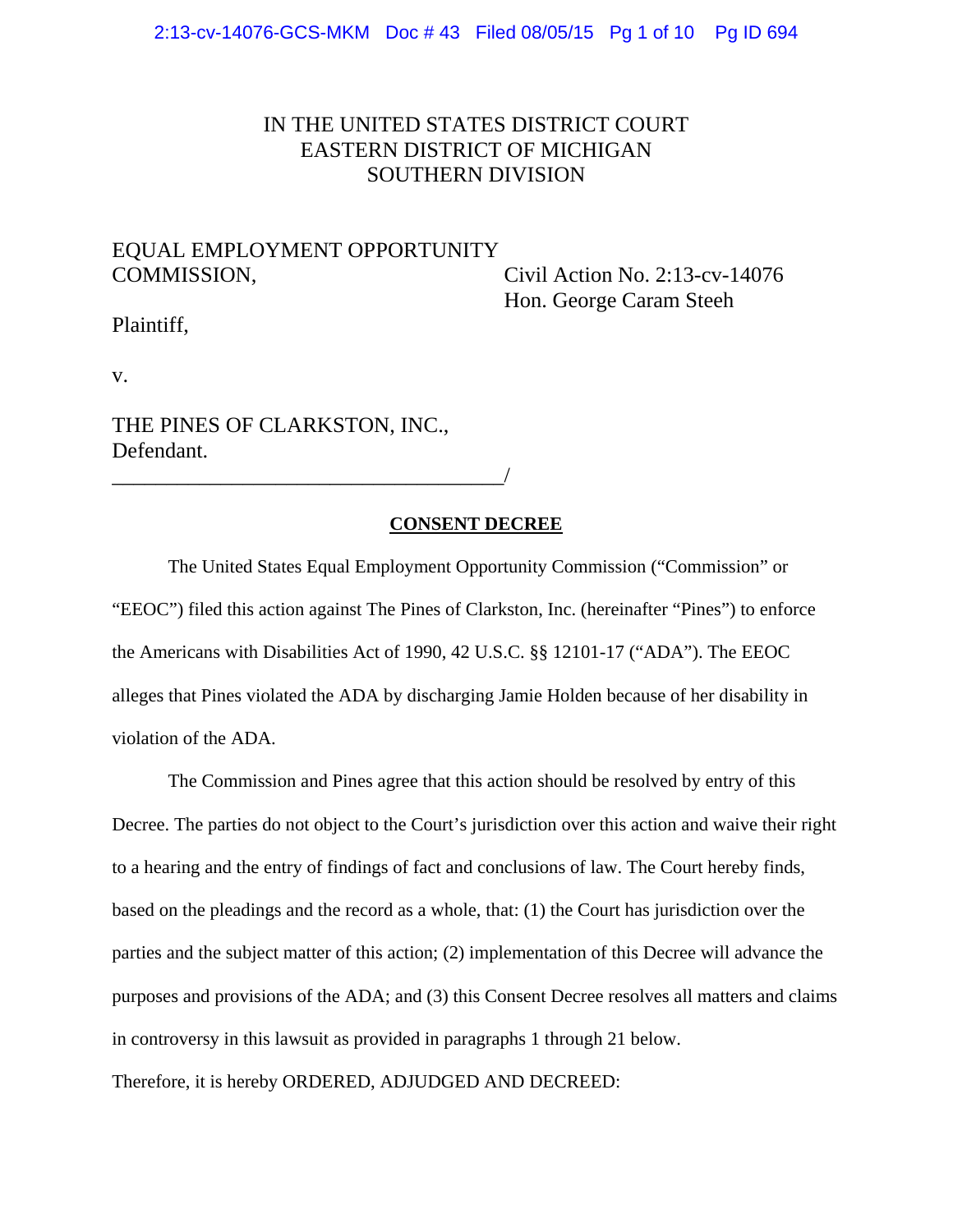### 2:13-cv-14076-GCS-MKM Doc # 43 Filed 08/05/15 Pg 2 of 10 Pg ID 695

1. Pines and its officers, owners, agents, employees and successors at each Pines facility shall not discriminate against qualified individuals on the basis of disability in regard to hiring and job-application procedures. This includes ending the current practice of asking job applicants questions intended to elicit information about the applicant's disability prior to an offer of employment.

2. Pines and its officers, owners, agents, employees and successors at each Pines facility shall make reasonable accommodations to the known physical or mental limitations of otherwise qualified individuals with disabilities who are applicants or employees, unless it can demonstrate that such an accommodation would impose an undue hardship on the operation of the business.

3. Pines and its officers, owners, agents, employees, and successors at each Pines facility are enjoined from: (a) discriminating against any employee on the basis of disability; and (b) retaliating against any employee because s/he: (i) opposes discriminatory practices made unlawful by the ADA; (ii) files a charge of discrimination or assists or participates in the filing of such a charge; or (iii) assists or participates in an investigation or proceeding brought under the Federal laws prohibiting discrimination or retaliation.

#### **MONETARY RELIEF**

4. Pines will pay monetary relief to Jamie Holden in the gross amount of \$42,500.00. This amount represents \$21,250.00 for back pay and \$21,250.00 in non-pecuniary compensatory damages. Pines will not deduct from any amount the employer's share of any costs, taxes or social security required by law to be paid by Pines. Further, Pines will not withhold any amounts from payments of compensatory damages. This sum shall be made payable to Jamie Holden and mailed to her care of her attorney, Alan Posner.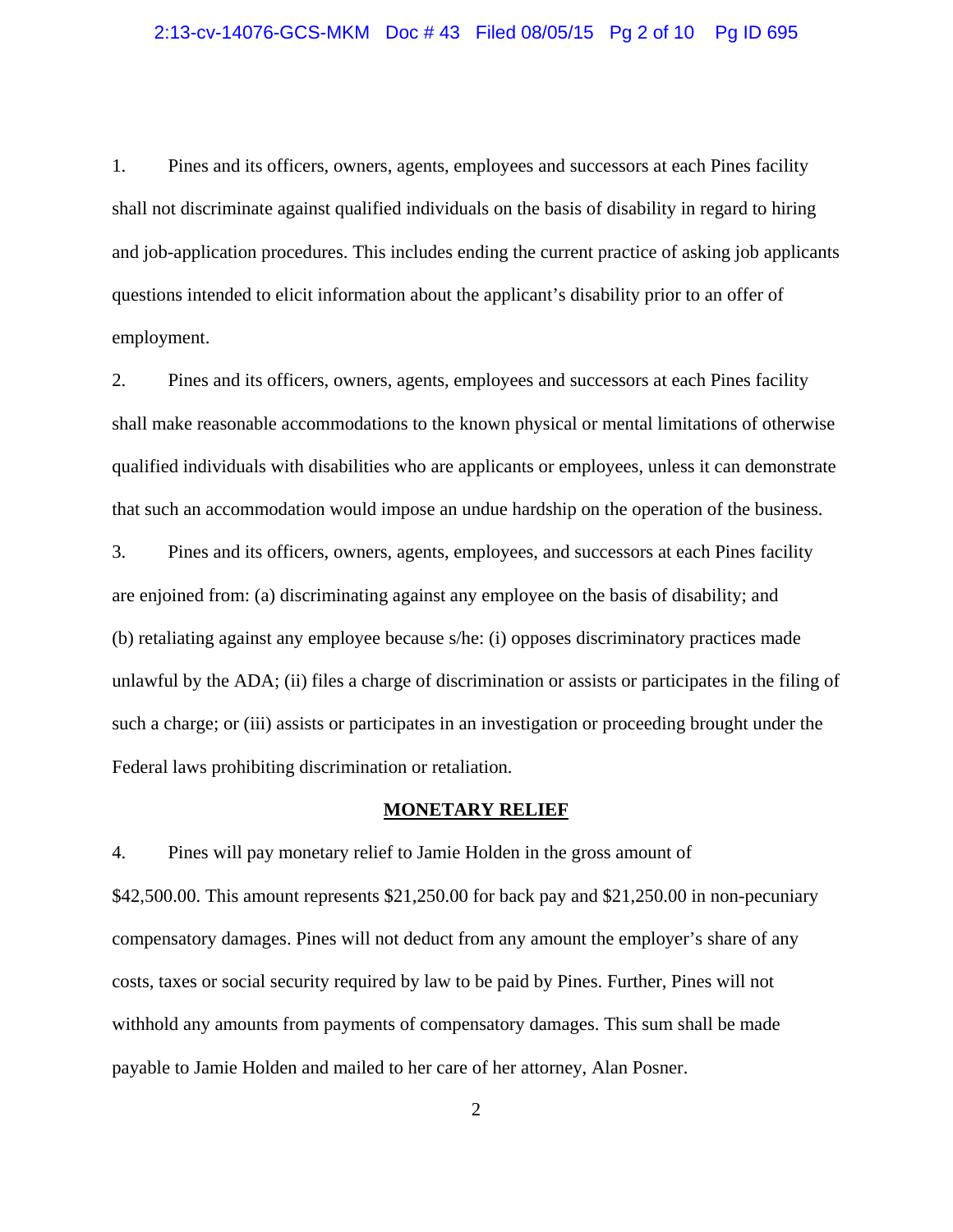5. Within 5 days after this check has been mailed to Holden's counsel, Pines shall mail a copy of the check to Laurie A. Young, Regional Attorney, care of Dale Price, Trial Attorney, EEOC, 477 Michigan Avenue, Room 865, Detroit, Michigan 48226.

#### **CORRECTIVE POLICIES AND PRACTICES**

6. Pines shall post the Notice (attached as Attachment A) in the same type, style, and size for the duration of this Decree, in a conspicuous place in each Pines facility where employee notices are posted, along with a copy of Pines's Policies and Procedures discussed below.

7. Once a year for 3 years from the effective date of this Decree, Pines shall train all Company employees including managers, officers, owners, directors and human resources personnel at every Pines facility on disability discrimination, including the ADA's prohibition on retaliation and the Company's duty to not ask questions of applicants which are likely to elicit information about a disability, in accordance with the following:

A. The first training shall occur within 90 days of the date this Decree is entered, with each subsequent training completed 11 to 13 months thereafter. Each year, the trainer shall conduct one live training session of no less than three (3) hours, plus adequate time for questions and answers, for, at minimum, managers, officers, and directors. Non-managerial employees shall attend the live training or, if the training is videotaped, a showing of the videotape. All employees shall register when they attend training, and Pines shall retain the registry for the duration of this Decree and forward a copy of all attendees to Laurie A. Young, Regional Attorney, care of Dale Price, Trial Attorney, EEOC, 477 Michigan Avenue, Room 865, Detroit, Michigan 48226.

B. At least 60 days prior to each annual live training, Pines shall submit to the EEOC the name(s), address(es), telephone number(s), and resume(s) of the proposed trainer(s), the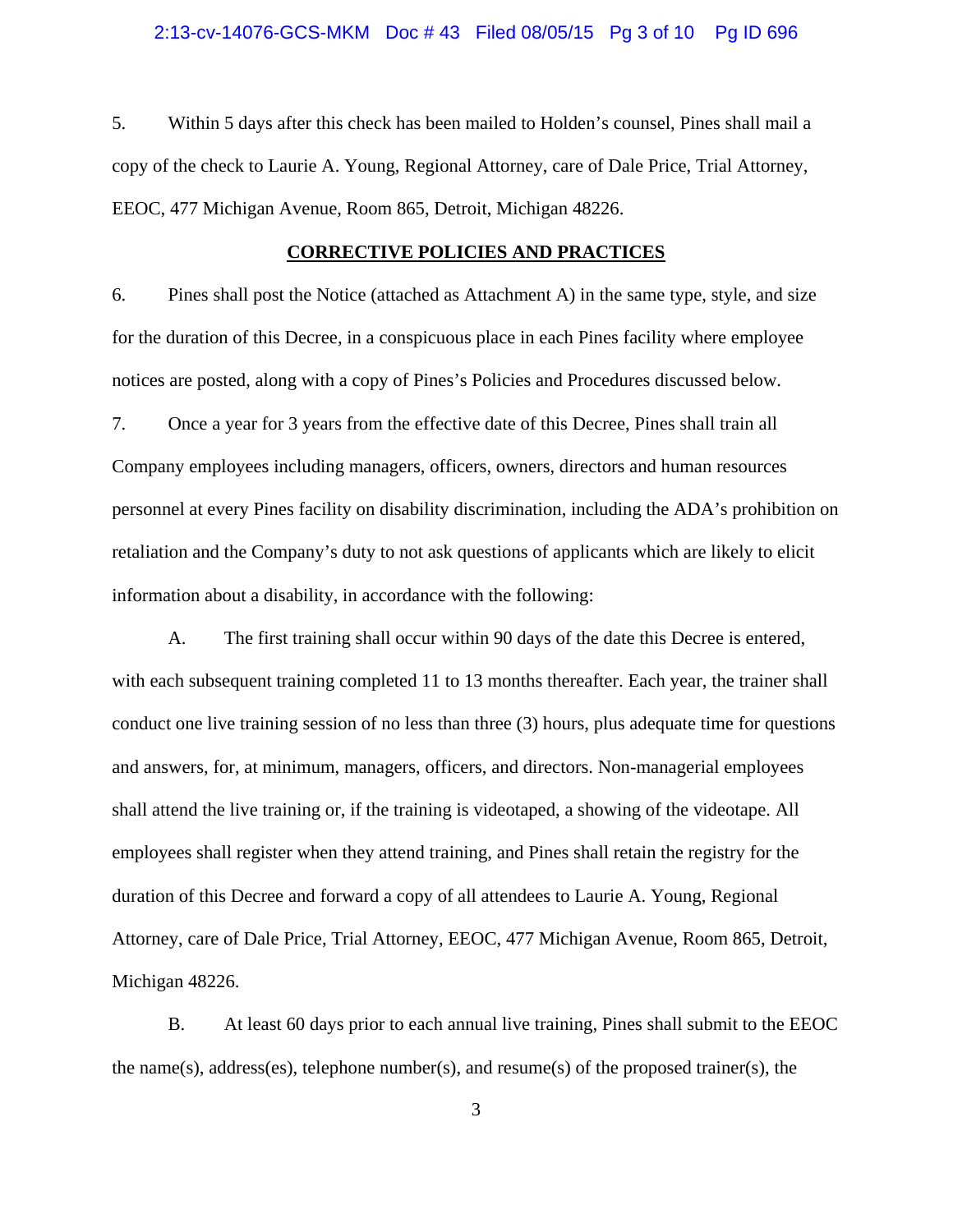#### 2:13-cv-14076-GCS-MKM Doc # 43 Filed 08/05/15 Pg 4 of 10 Pg ID 697

training dates, and an outline of the training contents, to the Commission's Regional Attorney at the address listed above. Alternatively, the Commission may provide reasonable input into the training proposed by Pines no later than 20 days prior to the training.

C. A Commission representative may, with reasonable notice, attend and fully participate in the training.

8. Within 30 days of the date of entry of this Decree, Pines shall develop written policies applicable to all Pines facilities concerning disability discrimination to conform with the law, and when completed shall submit a copy of these policies to the Commission's Regional Attorney at the address listed above. The written policies must include at a minimum:

A. The obligation to provide, to both applicants and employees with disabilities, a reasonable accommodation that complies with the ADA;

B. The obligation to engage, with both applicants and employees with disabilities, in the interactive process required by the ADA to determine whether a reasonable accommodation is available;

C. Definitions of disability discrimination with examples, including failure to provide reasonable accommodation, and a statement that such misconduct, by anyone, is illegal and will not be tolerated;

D. A statement encouraging employees to report to a manager if they believe they have been discriminated against, along with the names and telephone numbers of managers to whom employees can make such a report;

E. Assurances that Pines will investigate these reports promptly and fairly, and will take appropriate corrective action to make victims whole and to eradicate the disability discrimination, along with a description of the consequences that will be imposed upon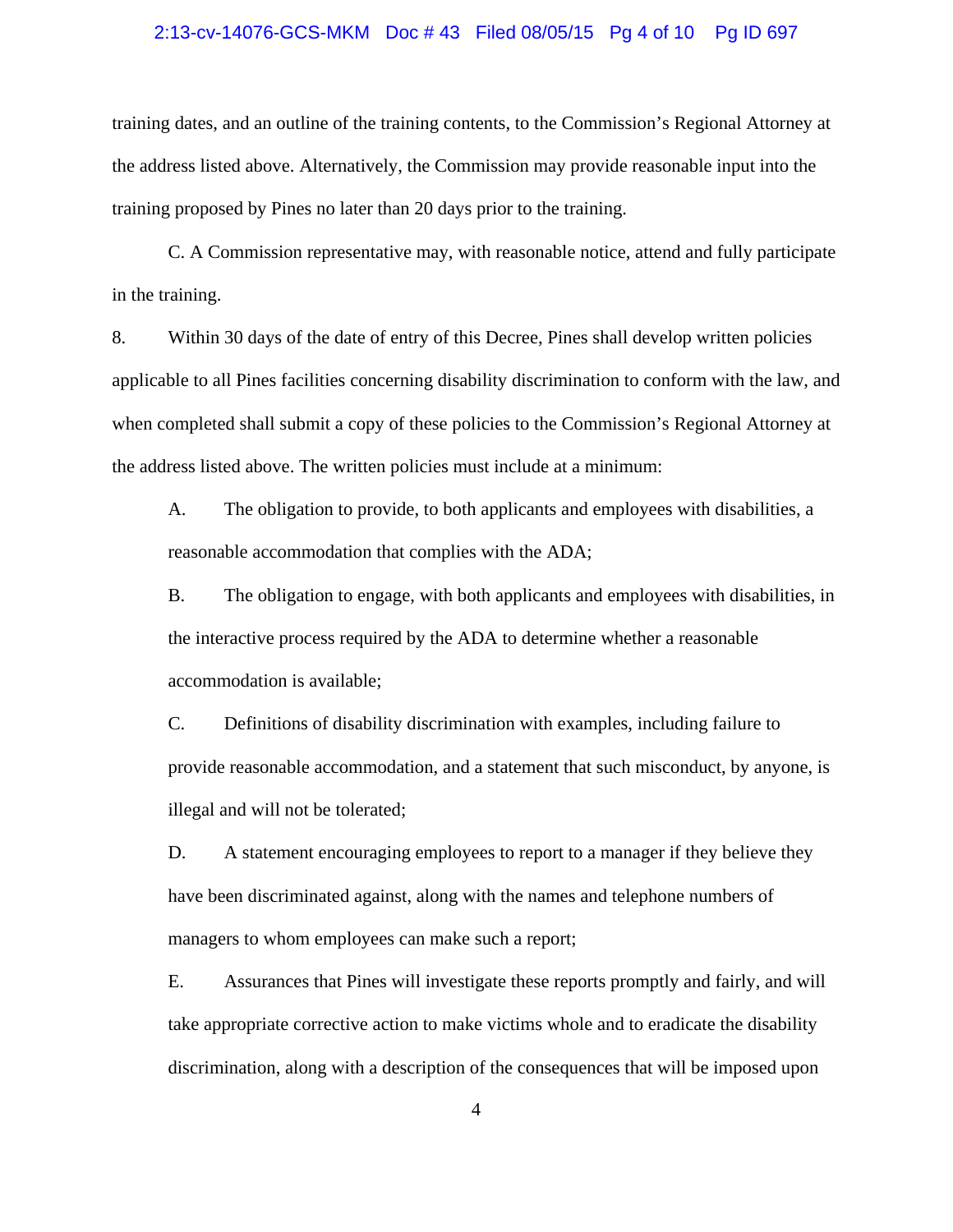#### 2:13-cv-14076-GCS-MKM Doc # 43 Filed 08/05/15 Pg 5 of 10 Pg ID 698

violators of the policies;

F. Assurances of maximum feasible confidentiality for persons who believe that they have been discriminated against;

G. An assurance of non-retaliation for persons who believe they have been discriminated against, and for witnesses.

H. An assurance to applicants and employees that Pines will not conduct unlawful medical inquiries, and will educate employees about their rights regarding medical inquiries under the ADA.

The policies shall be distributed to each current employee at every Pines facility within 90 days of the date of this Decree and to each new employee when hired.

**9.** Pines shall develop procedures to address complaints of disability discrimination, including complaints about medical inquiries from applicants and employees, applicable to all Pines facilities. The procedures must include at a minimum:

A. Pines shall designate two managers to receive complaints of discrimination from employees and to initiate an investigation.

B. Pines shall promptly and appropriately investigate all employee complaints of disability discrimination or retaliation by interviewing all potential victims and witnesses, taking notes, and making a finding about whether the misconduct occurred. Pines shall take immediate appropriate corrective action to make disability discrimination and retaliation victims whole, and to discipline those who engaged in the misconduct.

C. Pines shall institute a procedure to evaluate managers on their performance in responding to employee complaints of disability discrimination or retaliation. A manager's failure to enforce the disability discrimination policy shall result in discipline.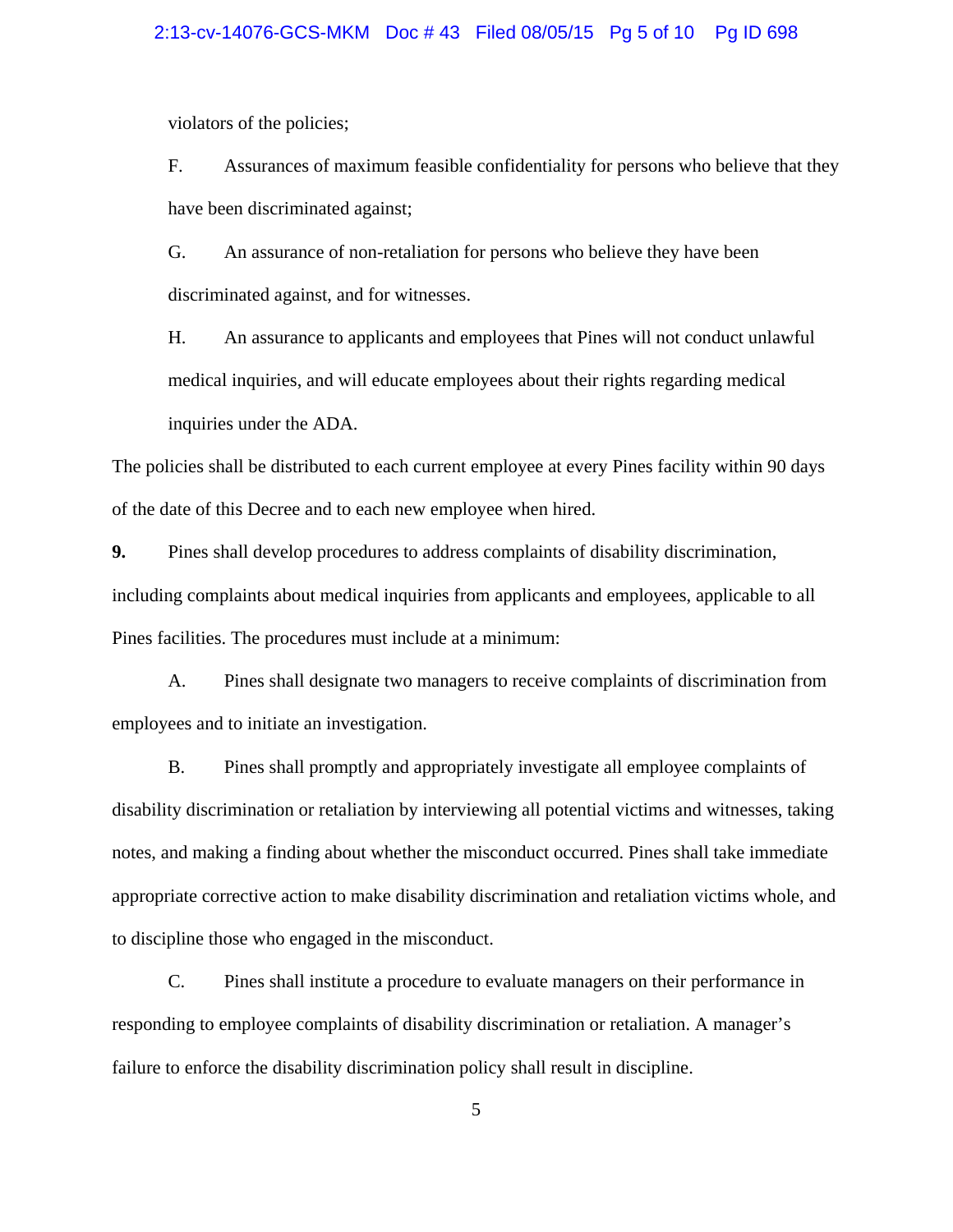#### 2:13-cv-14076-GCS-MKM Doc # 43 Filed 08/05/15 Pg 6 of 10 Pg ID 699

D. Pines's Human Resources Department will maintain in a separate file complete records of all medical inquiries made by personnel at each Pines facility to applicants and employees, including a record detailing the substance of the inquiry, by and to whom it was made, the context (including date and time) and an explanation for why the inquiry was made.

These procedures also shall be distributed to each current employee at every Pines facility within 90 days of the date of this Decree and to each new employee when hired.

#### **REPORTING BY PINES AND ACCESS BY EEOC**

10. Pines shall submit the following in writing and in affidavit form to the Commission's Regional Attorney at the address provided above, beginning 90 days from the date of this Decree, and thereafter every 6 months for the duration of the Decree:

A. A copy of the policies and procedures required above. (see  $\P$  8-9 above);

B. The name, address, position, social security number, and telephone number of every applicant and employee at each Pines facility who complained about disability discrimination, including medical inquiries or retaliation, during the period preceding the report to the EEOC. The first report shall cover the first six months from the date of the Decree. The nature of the complaint, Pines's investigatory efforts and/or engagement in the interactive process and corrective action taken/accommodation provided, if any, also shall be specified;

C. The registry of persons attending the training required above, and a list of current personnel employed by Pines on the days of the training;

D. Confirmation that (i) the Notice required above (see  $\P$  6) was posted, and the locations where it was posted; and (ii) the policies and procedures required above were distributed to each current and each new Company employee.

11. The Commission shall have the right during regular business hours, hereby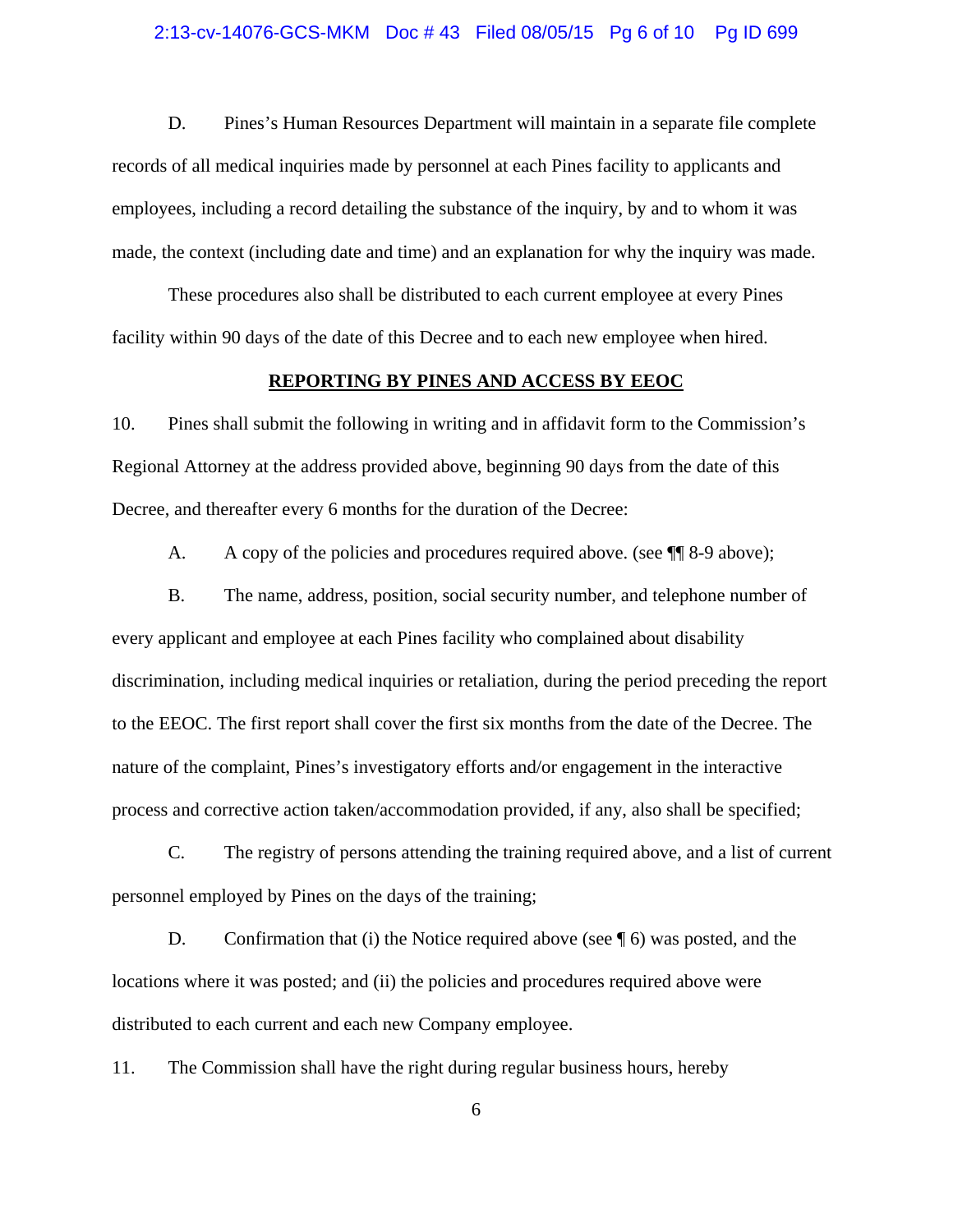defined as Monday through Friday 9:00 am – 5:00 pm ET, to enter and inspect each Pines premises to ensure compliance with this Decree.

#### **COSTS AND DURATION**

12. Each party shall bear its costs and attorney's fees incurred as a result of this action.

13. Absent extension, this Decree shall expire by its own terms at the end of four (4) years without further action by the Parties.

#### **PENALTIES FOR NON-COMPLIANCE**

14. This Court shall retain jurisdiction over this action for the duration of the Decree. During this time, the EEOC may petition this Court to order Pines to comply with the Decree. Should the Court determine that Pines has not complied, the Court may order appropriate relief including extension of the Decree for the time necessary to remedy non-compliance, award of attorney's fees and costs, and fines for contempt of court.

15. If Pines fails to comply with any provision of this Decree, it shall have ten days to cure its non-compliance. Thereafter, a penalty shall accrue at the amount of \$500 per day, until Pines is in compliance with the Decree again.

16. In the event Pines does not comply with any provision of this Decree, and the Commission must petition the Court to order Pines to comply, the Commission is entitled to an Order requiring the payment of the daily penalty provided for in the above paragraph. In addition, Pines shall pay all attorney's fees and costs incurred by the Commission to enforce the Decree.

#### **MISCELLANEOUS**

17. If any provision of this Decree is found to be unenforceable by a Court, only the specific provision in question shall be affected and the other enforceable provisions shall remain in full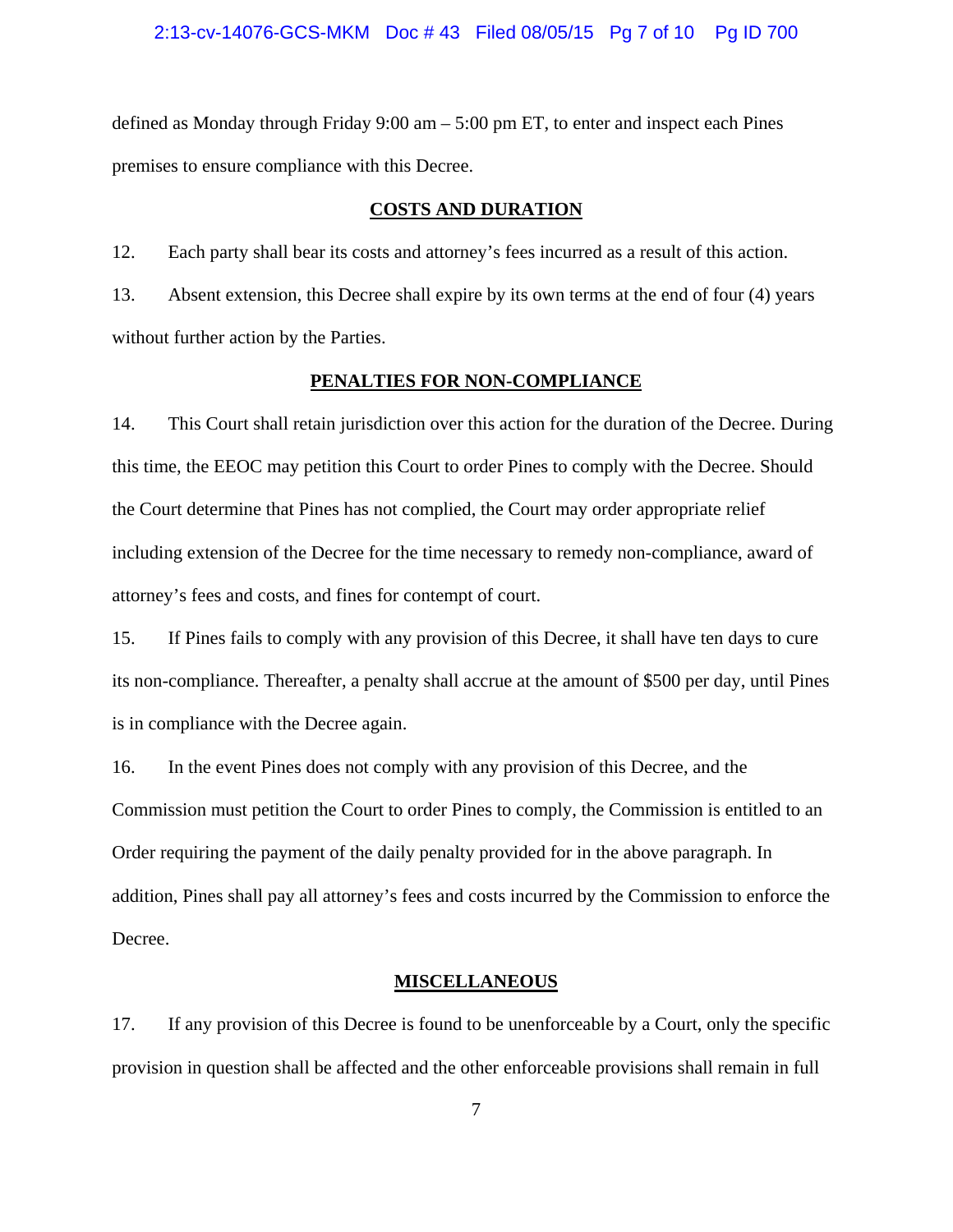#### 2:13-cv-14076-GCS-MKM Doc # 43 Filed 08/05/15 Pg 8 of 10 Pg ID 701

force.

18. Any modification to this Decree can only be made by the Court.

19. The terms of this Consent Decree are and shall be binding upon the present and future owners, officers, directors, employees, creditors, agents, trustees, administrators, successors, representatives, and assigns of Pines.

20. Prior to selling all or substantially all of the assets of any Pines facility to another person or entity during the duration of this Decree, Pines shall inform the person or entity of this Decree and provide the person or entity with a copy of the this Decree. In addition, Pines shall provide notice to the EEOC of any transfer of ownership of any Pines facility during the duration of this Decree. Furthermore, this decree will be presented to anyone who acquires an ownership stake in any Pines facility.

21. The Court will retain jurisdiction of this cause for four years for purposes of monitoring compliance with the Decree and entry of such further orders or modifications as may be necessary or appropriate.

#### **EQUAL EMPLOYMENT OPPORTUNITY THE PINES OF CLARKSTON COMMISSION**

DALE PRICE (P55578) by Robin Gepfrey, Trial Attorney President DETROIT FIELD OFFICE Patrick V. McNamara Federal Building 477 Michigan Ave, Room 865 Detroit, Michigan 48226 (313) 226-7808 dale.price@eeoc.gov

 $\angle$ s/ DP $\angle$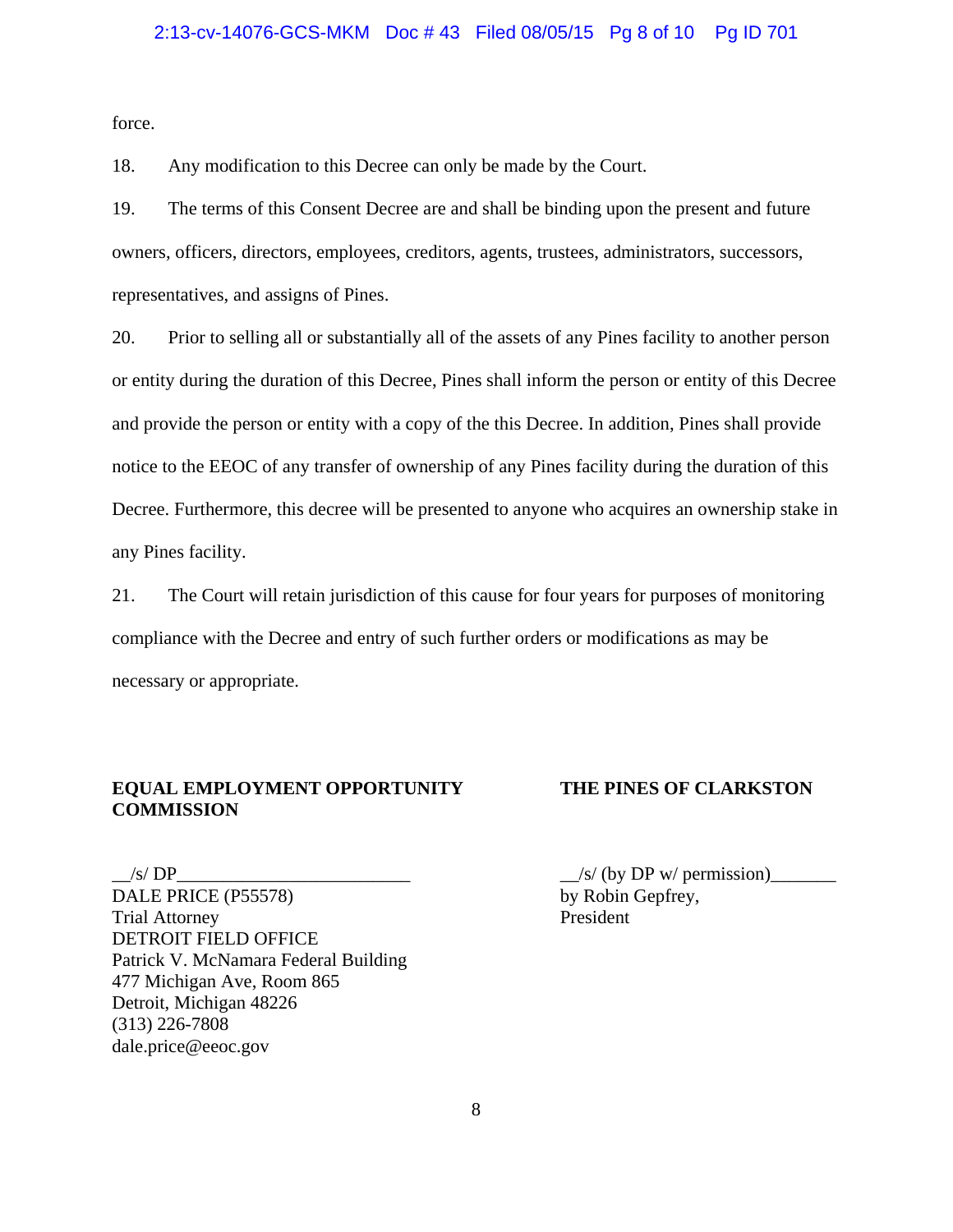Dated: August 5, 2015

## **IT IS SO ORDERED:**

**s/George Caram Steeh Property Constraints:** Hon. George Caram Steeh United States District Judge

Dated: August 5, 2015